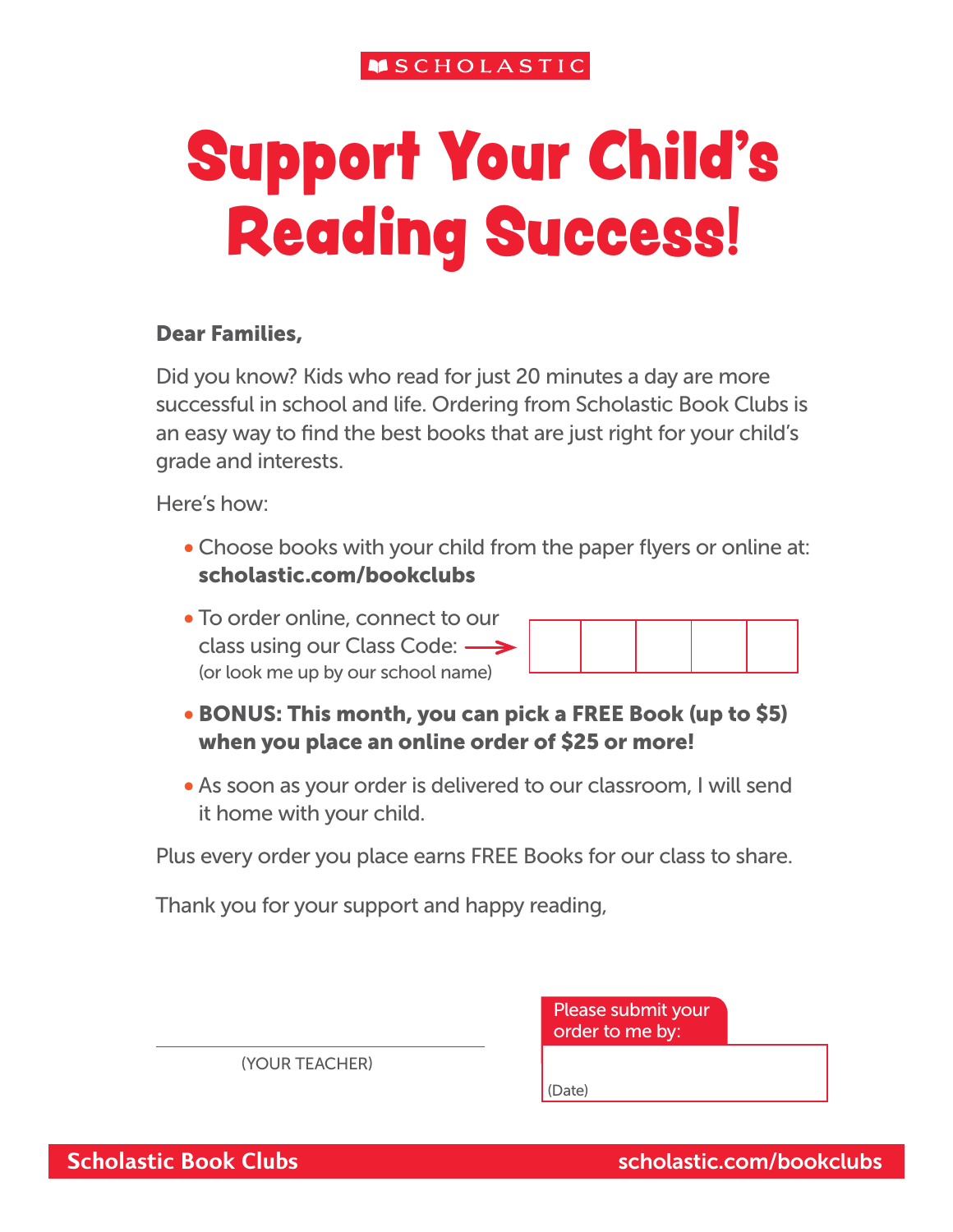# iApoye el éxito de lectura de su hijo!

### Queridas familias,

¿Sabían que...? Los niños que leen solo 20 minutos al día tienen más éxito en la escuela y en la vida. Hacer un pedido en Scholastic Book Clubs es una manera fácil de encontrar los mejores libros que son adecuados para el grado y los intereses de su hijo.

Aquí le mostramos cómo:

- Elija libros con su hijo de los folletos de papel o en línea en: scholastic.com/bookclubs
- Para hacer un pedido en línea, conéctese a nuestra clase usando nuestro Código de clase: (o búsqueme por el nombre de nuestra escuela)
- Bonificación: Este mes, puede elegir un Libro GRATUITO (de hasta \$5) cuando realiza un pedido en línea de \$25 o más.
- Tan pronto como su pedido sea entregado en nuestro salón de clase, lo enviaré a casa con su hijo.

Además, con cada pedido que realice recibimos libros GRATUITOS para nuestra clase.

Gracias por su apoyo y que disfruten la lectura,

Fecha de vencimiento del pedido:

(MAESTRO)

(Date)

**Scholastic Book Clubs** Scholastic.com/bookclubs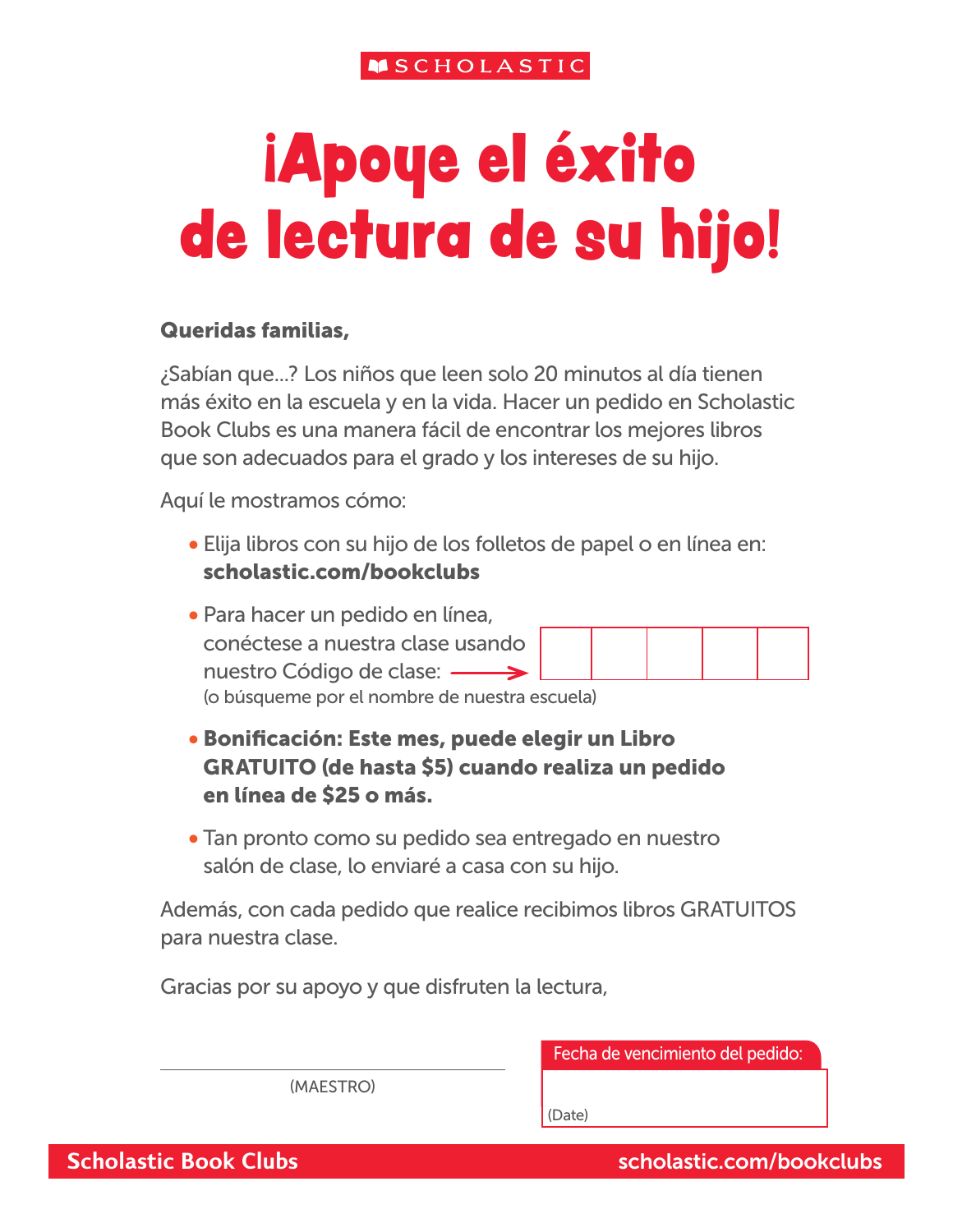## Unterstützen Sie den Leseerfolg Ihres Kindes!

#### Sehr geehrte Familien,

Wussten Sie schon? Kinder, die nur 20 Minuten pro Tag lesen, sind erfolgreicher in der Schule und im Leben. Die Bestellung bei Scholastic Book Clubs ist eine einfache Möglichkeit, die besten Bücher zu finden, die genau der Klasse und den Interessen Ihres Kindes entsprechen.

So geht es:

- Wählen Sie Bücher mit Ihrem Kind zusammen aus. Sie finden sie in den Flugzetteln oder online unter: scholastic.com/bookclubs
- Um online zu bestellen, verbinden Sie sich bitte mit unserer Klasse unter Verwendung unseres Klassencodes: (oder wenden Sie sich über mich, indem

Sie den Namen unserer Schule eingeben)

- Bonus: Diesen Monat können Sie ein KOSTENLOSES Buch (bis zu \$5,00) auswählen, wenn Sie eine Online-Bestellung von \$25,00 oder mehr machen!
- Sobald Ihre Bestellung an unserem Klassenzimmer geliefert wurde, sende ich sie Ihnen durch Ihr Kind nach Hause.

Zusätzlich erhält unsere Klasse bei jeder Bestellung, die Sie machen, KOSTENLOSE Bücher, die ausgetauscht werden können.

Vielen Dank für Ihre Unterstützung und viel Spaß beim Lesen.

Fälligkeitsdatum der Bestellung:

(LEHRER)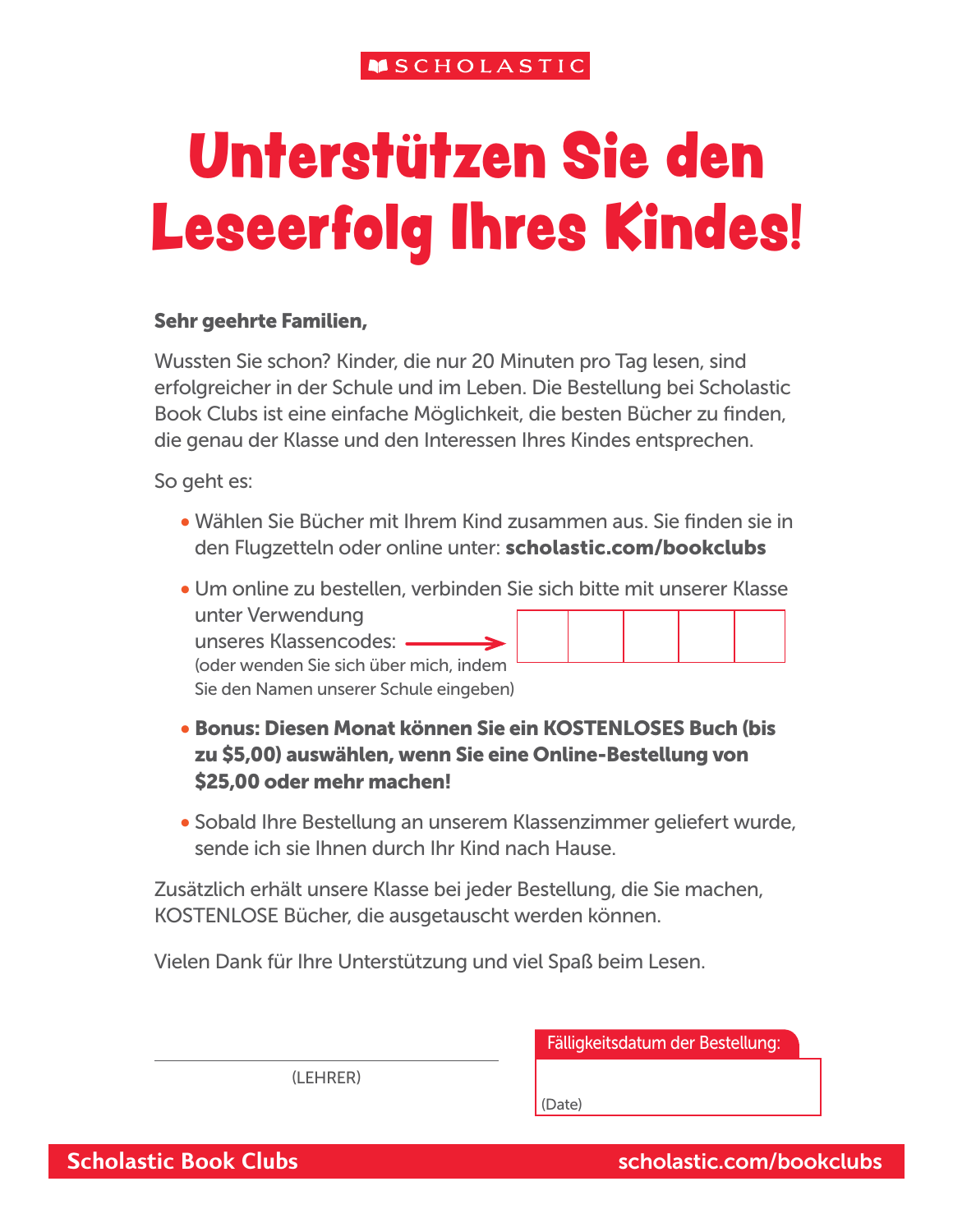## Aidez votre enfant à bien lire!

#### Chères Familles,

Le saviez-vous ? Les enfants qui lisent seulement 20 minutes par jour réussissent mieux à l'école et dans la vie. Commander auprès du club de lecture de Scholastic vous permet de trouver facilement les meilleurs livres adaptés à la classe et aux intérêts de votre enfant.

Voici comment:

- Choisissez des livres avec votre enfant dans les brochures ou en ligne à: scholastic.com/bookclubs
- Pour commander en ligne, connectez-vous à notre classe en utilisant notre code de classe:  $\longrightarrow$ (ou lancez une recherche à partir du nom de notre école)
- Bonus : ce mois-ci, vous pouvez choisir un livre GRATUIT (jusqu'à une valeur de 5 \$) lorsque vous passez une commande en ligne de 25 \$ ou plus!
- Dès que votre commande aura été livrée dans notre salle de classe, votre enfant la rapportera à la maison.

De plus, lorsque vous passez une commande, notre classe reçoit des livres GRATUITS à partager.

Merci pour votre soutien et bonne lecture,

Date de livraison de la commande:

(ENSEIGNANT)

(Date)

**Scholastic Book Clubs** Scholastic.com/bookclubs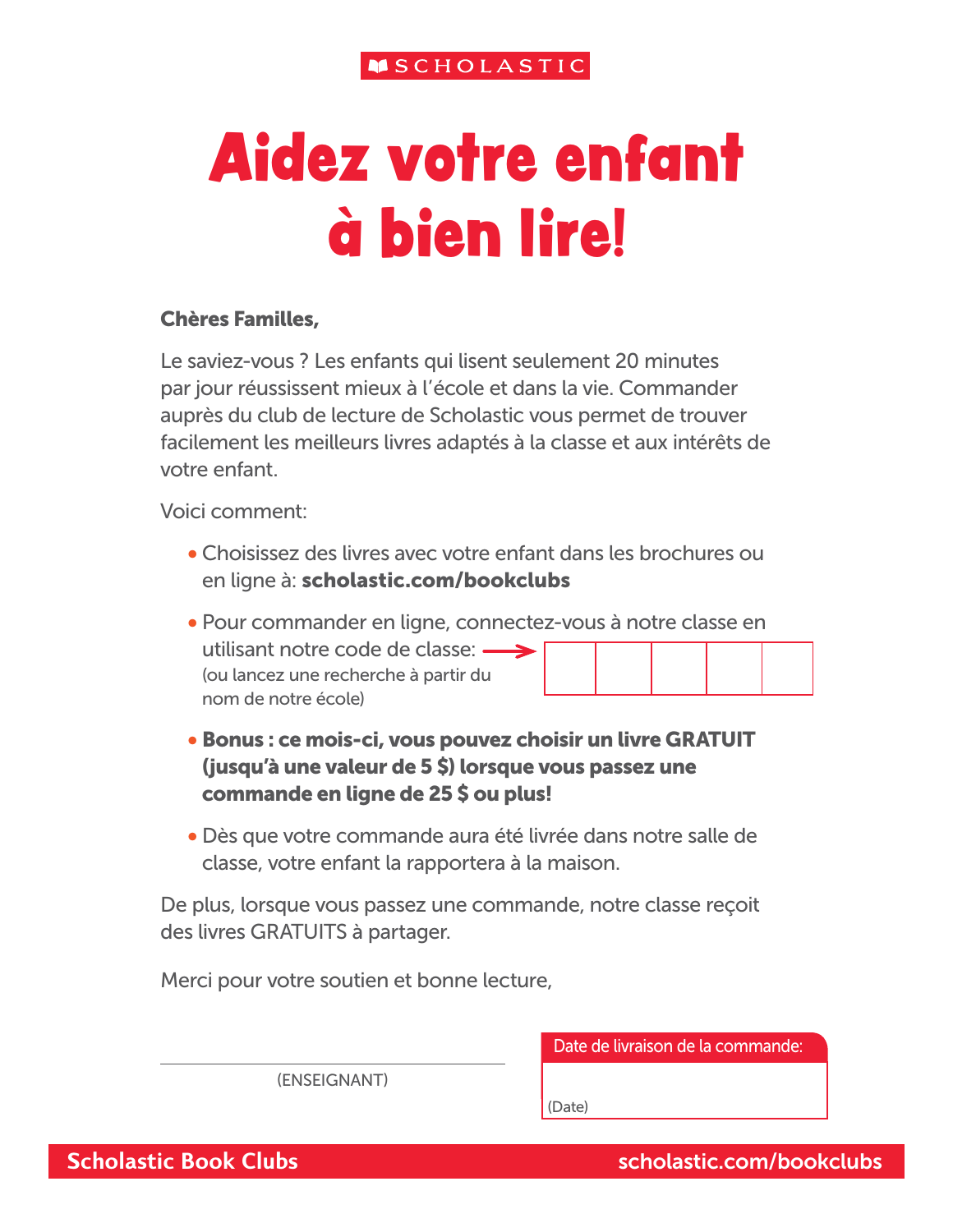### Поддержите успех своего ребёнка в чтении!

Уважаемые семьи,

Известно ли Вам, что дети, которые читают всего 20 минут в день, более успешны в учебе и в жизни? Заказ с помощью Книжных Клубов Scholastic - это простой способ найти наилучшие книги, которые точно соответствуют возрасту и интересам Вашего ребенка.

Вот как:

- Вместе с Вашим ребенком выберите книги из листовок или в Интернете по адресу: scholastic.com/bookclubs
- Чтобы заказать онлайн, присоединитесь к нашему классу, используя Код нашего класса: (или найдите меня по имени нашей школы)
- Бонус: в этом месяце Вы можете БЕСПЛАТНО получить книгу (стоимостью до 5 долларов США), если вы разместите онлайнзаказ в размере 25 долларов США или более!
- Как только Ваш заказ будет доставлен в наш класс, я передам его домой с Вашим ребенком.

Кроме того, каждый размещаемый Вами заказ зарабатывает БЕСПЛАТНЫЕ книги для нашего класса.

Благодарю за Вашу поддержку и счастливого чтения,

Дата, до которой можно сделать заказ:

(УЧИТЕЛЬ)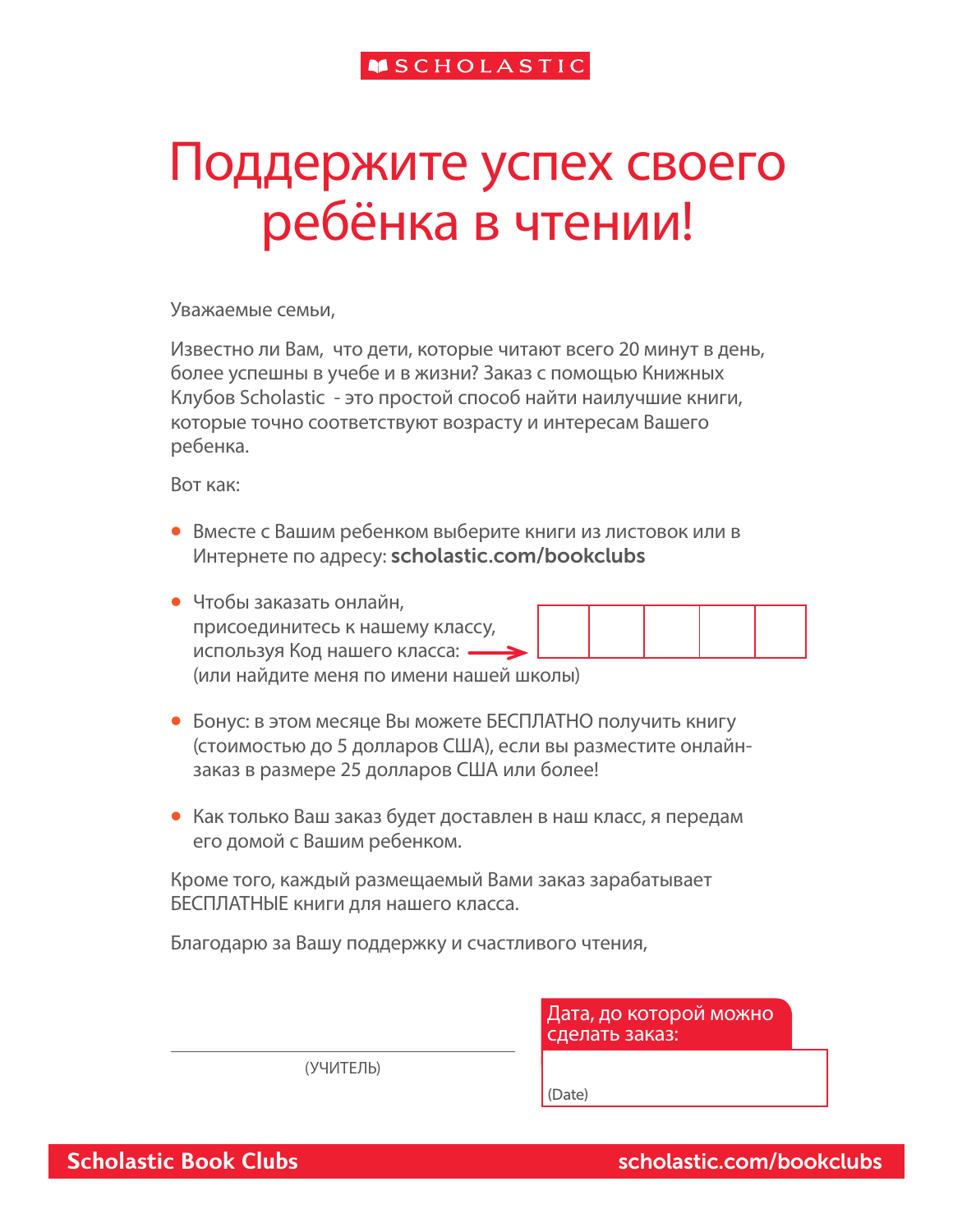### 为孩子成功阅读提供支持!

亲爱的家人,

您知道吗?即使每天只读书20分钟,孩子也会在学校学习和生活中取 得更大成功。从Scholastic图书俱乐部订购是一个简便易行的方法, 您可以从中找到适合您孩子年级和兴趣的最佳图书

方法如下:

- 与您的孩子一起选择图书,可参考纸质传单或在线选择: scholastic.com/bookclubs
- 要在线订购,请使用我们的班 级代码找到我们的班级: — > (或按照我们学校的名称查找)
- 奖励:本月,您在网上订购\$25美元或以上的图书可免费获得一 本您自选的图书(价值最多\$5美元)!
- 一旦您所订的图书被送到我们的教室,我会让您的孩子把它带 回家。

另外,您所下的每份订单均可帮助我们班级获得免费书籍,供同学分 享。

感谢您的支持并祝您阅读快乐,

| 订单截止日期: |  |  |
|---------|--|--|
|         |  |  |

(老师)